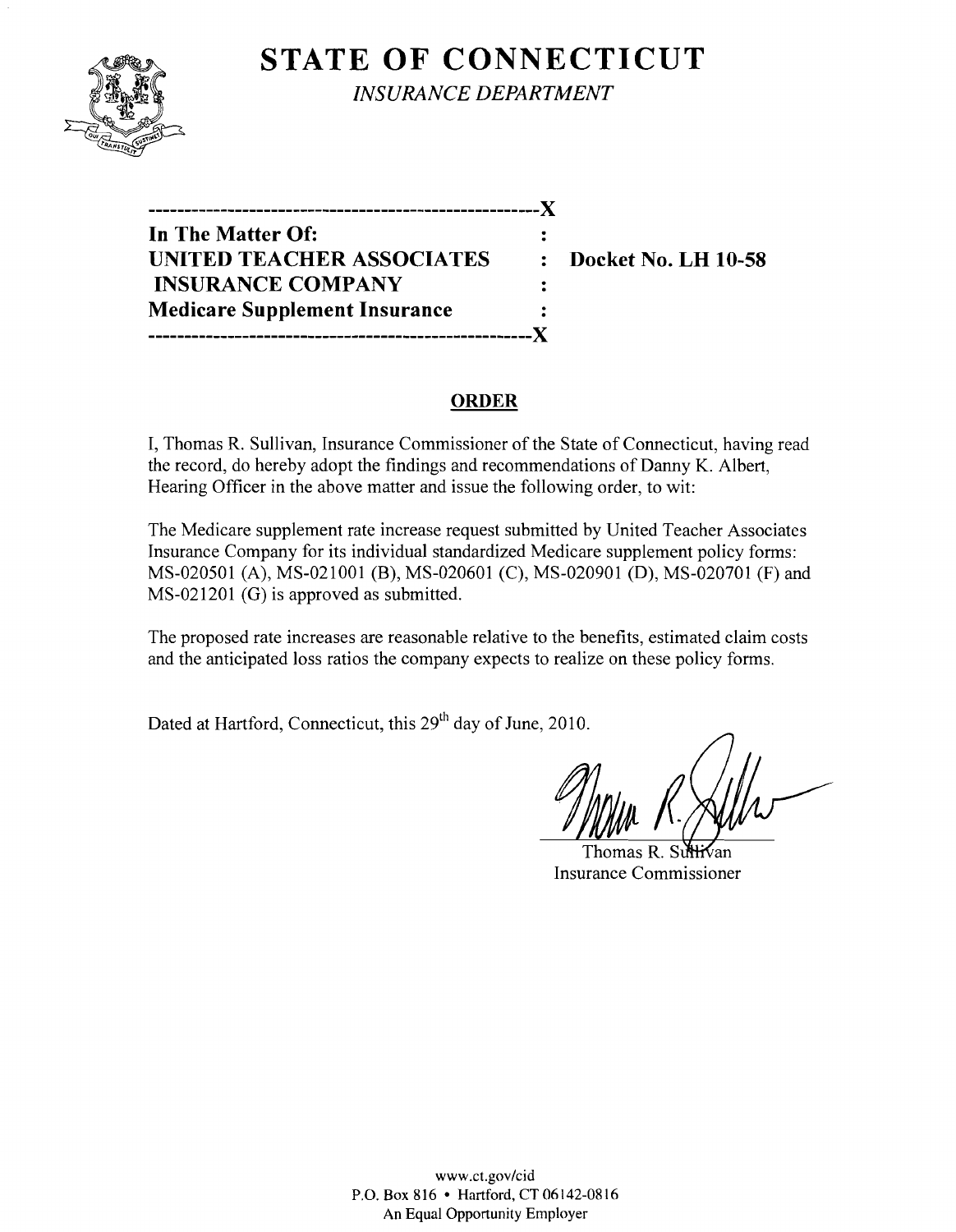# **STATE OF CONNECTICUT**



*INSURANCE DEPARTMENT* 

**------------------------------------------------------**){

**In The Matter Of:**  UNITED TEACHER ASSOCIATES : Docket No. LH 10-58 **INSURANCE COMPANY Medicare Supplement Insurance -----------------------------------------------------){** 

## **PROPOSED FINAL DECISION**

 $\mathbf{r}$ 

 $\ddot{\cdot}$ 

### 1. **INTRODUCTION**

The Insurance Commissioner of the State of Connecticut is empowered to review rates charged for individual and group Medicare supplement policies sold to any resident of this State who is eligible for Medicare. The source for this regulatory authority is contained in Chapter 700c and Section 38a-495a of the Connecticut General Statutes.

After due notice a hearing was held at the Insurance Department in Hartford on June 22, 2010 to consider whether or not the rate increase requested by United Teacher Associates Insurance Company on its individual standardized Medicare supplement business should be approved.

No one from the general public attended the hearing.

No Company representatives from United Teacher Associates Insurance Company attended the hearing.

The hearing was conducted in accordance with the requirements of Section 38a-474, Connecticut General Statutes, the Uniform Administrative Procedures Act, Chapter 54 of the Connecticut General Statutes, and the Insurance Department Rules of Practice, Section 38a-8-1 et seq. of the Regulations of Connecticut State Agencies.

A Medicare supplement (or Medigap) policy is a private health insurance policy sold on an individual or group basis which provides benefits that are additional to the benefits provided by Medicare. For many years Medicare supplement policies have been highly regulated under both state and federal law to protect the interests of persons eligible for Medicare who depend on these policies to provide additional coverage for the costs of health care.

Effective December 1, 2005, Connecticut amended its program of standardized Medicare supplement policies in accordance with Section 38a-495a of the Connecticut General Statutes, and Sections 38a-495a-l through 38a-495a-21 of the Regulations of Connecticut Agencies. This program, which conforms to federal requirements, provides that all insurers offering Medicare supplement policies for sale in the state must offer the basic "core" package of benefits known as Plan A. Insurers may also offer anyone or more of eleven other plans (Plans B through L).

> www.CLgov/cid P.O. Box 816 • Hartford, CT 06142-0816 An Equal Opportunity Employer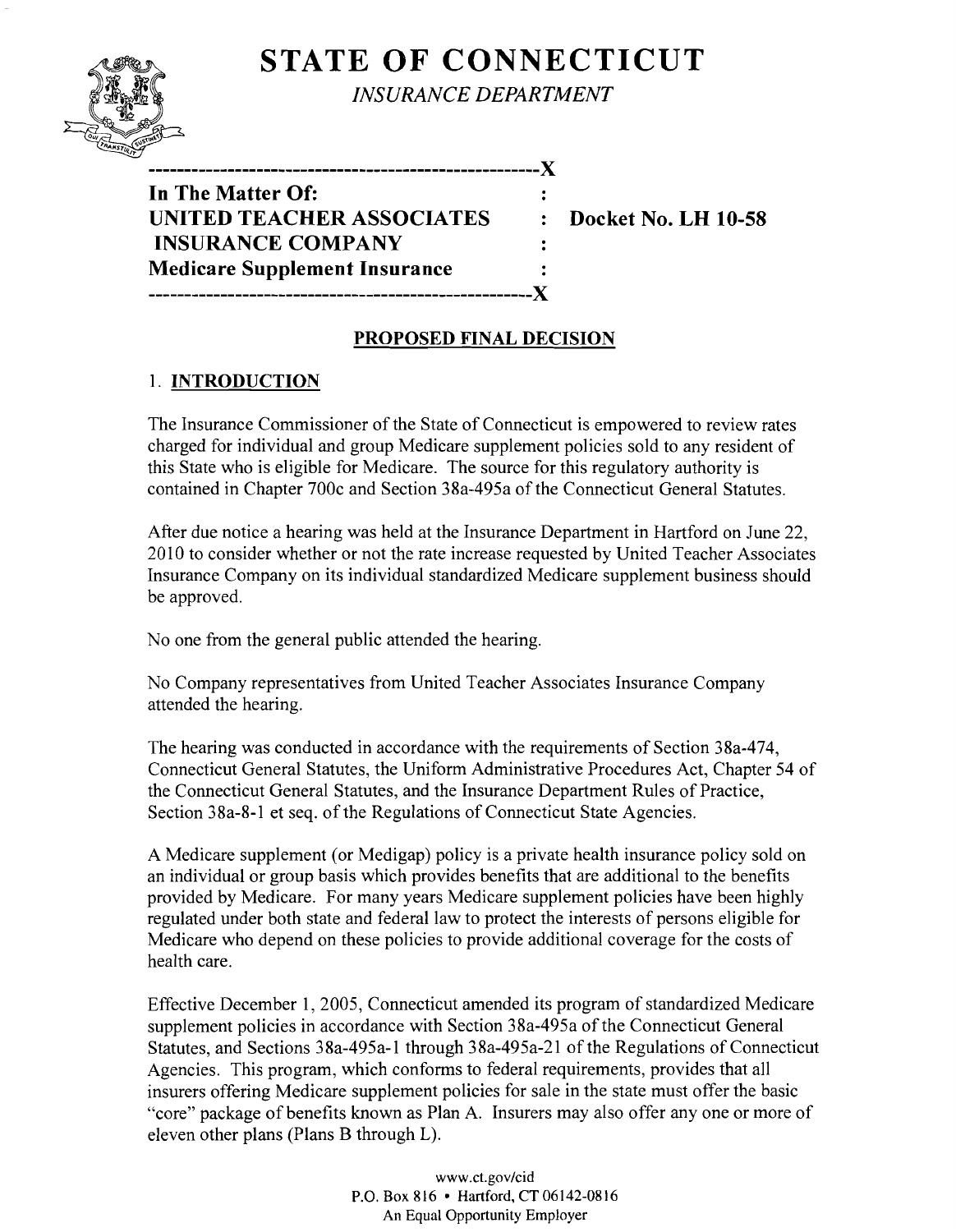Effective January 1,2006, in accordance with Section 38a-495c ofthe Connecticut General Statutes (as amended by Public Act 05-20) premiums for all Medicare supplement policies in the state must use community rating. Rates for Plans A through L must be computed without regard to age, gender, previous claims history or the medical condition of any person covered by a Medicare supplement policy or certificate.

The statute provides that coverage under Plan A through L may not be denied on the basis of age, gender, previous claims history or the medical condition of any covered person. Insurers may exclude benefits for losses incurred within six months from the effective date of coverage based on a pre-existing condition.

Effective October 1, 1998, carriers that offer Plan B or Plan C must make these plans as well as Plan A, available to all persons eligible for Medicare by reason of disability.

Insurers must also make the necessary arrangements to receive notice of all claims paid by Medicare for their insureds so that supplemental benefits can be computed and paid without requiring insureds to file claim forms for such benefits. This process of direct notice and automatic claims payment is commonly referred to as "piggybacking" or "crossover".

Sections 38a-495 and 38a-522 of the Connecticut General Statutes, and Section 38a-495a-l0 ofthe Regulations of Connecticut Agencies, state that individual and group Medicare supplement policies must have anticipated loss ratios of 65% and 75%, respectively. Under Sections 38a-495-7 and 38a-495a-l0 of the Regulations of Connecticut Agencies, filings for rate increases must demonstrate that actual and expected losses in relation to premiums meet these standards, and anticipated loss ratios for the entire future period for which the requested premiums are calculated to provide coverage must be expected to equal or exceed the appropriate loss ratio standard.

Section 38a-473 of the Connecticut General Statutes provides that no insurer may incorporate in its rates for Medicare supplement policies factors for expenses that exceed 150% of the average expense ratio for that insurer's entire written premium for all lines of health insurance for the previous calendar year.

#### II. **FINDING OF FACT**

After reviewing the exhibits entered into the record of this proceeding, and utilizing the experience, technical competence and specialized knowledge of the Insurance Department, the undersigned makes the following findings of fact:

- 1. The United Teacher Associates Insurance Company has requested a rate increase of 11 % on the following individual standardized policy forms, MS-020501 (A), MS-021001 (B), MS-020601 (C), MS-020901 (D), a 12% increase for policy form MS-020701 (F), and a 9% increase for policy form MS-021201 (G).
- 2. There are 68 policyholders in Connecticut with the majority in Plans D and G. Nationwide there are 16,126 policyholders with the majority in Plans F and G.
- 3. United Teacher Associates has certified that their expense factors are in compliance with section 38a-473, C.G.S.
- 4. United Teacher Associates has conformed to subsection (e) of section 38a-495c, C.G.S. regarding the automatic claim processing.